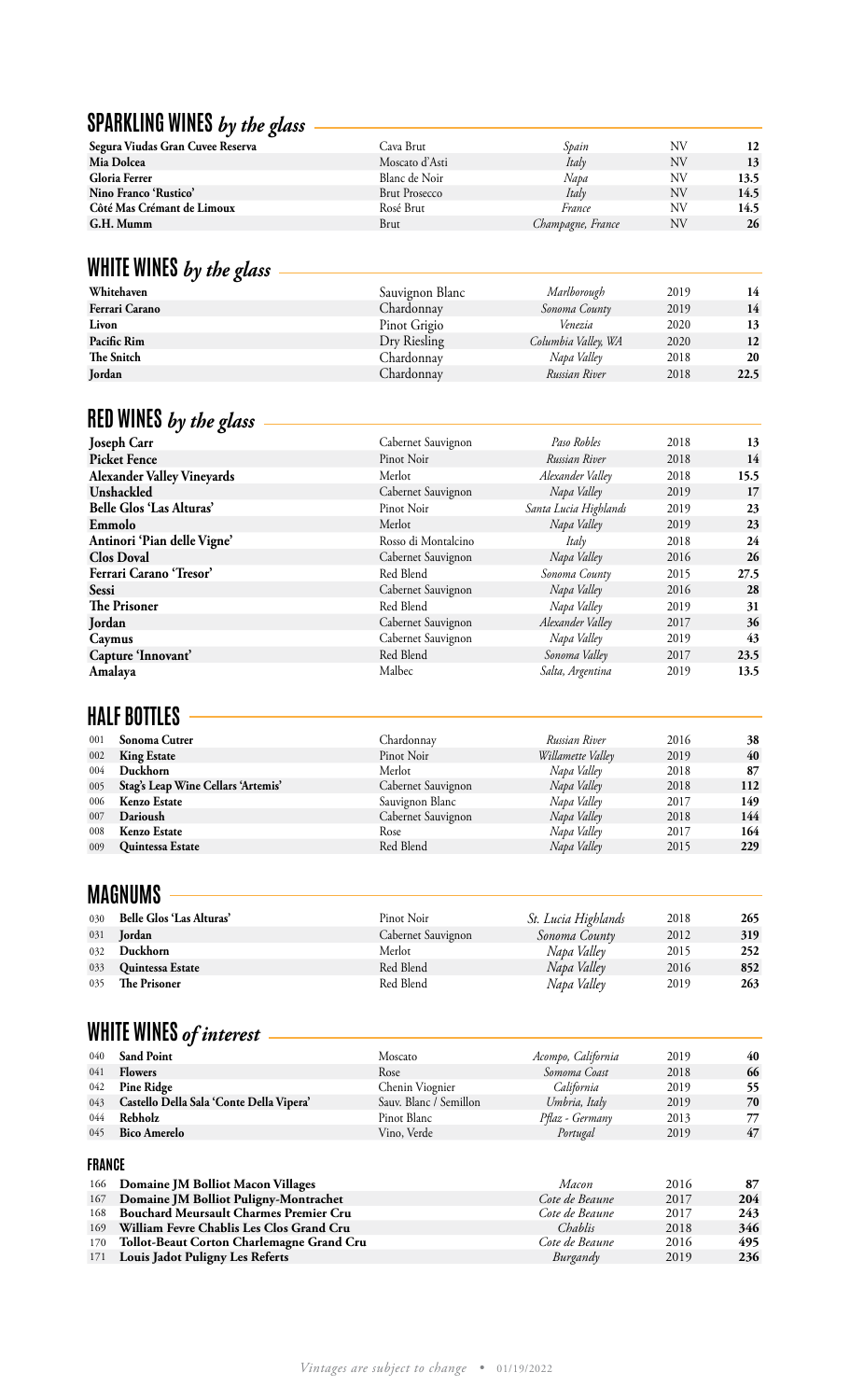#### **SPARKLING WINES**

| 071 | Segura Viudas Gran Cuvee Reserva | Cava Brut            | Catalina - Spain      | ΝV        | 46  |
|-----|----------------------------------|----------------------|-----------------------|-----------|-----|
| 072 | Mia Dolcea                       | Moscato d'Asti       | Italy                 | <b>NV</b> | 50  |
| 073 | Côté Mas Crémant de Limoux       | Rosé Brut            | France                | ΝV        | 56  |
| 074 | Nino Franco "Rustico"            | <b>Brut Prosecco</b> | Valdobbiadene - Italy | <b>NV</b> | 56  |
| 075 | <b>Gloria Ferrer</b>             | Blanc de Noir        | Napa                  | ΝV        | 60  |
| 089 | G.H. Mumm                        | Brut                 | Champagne, France     | <b>NV</b> | 104 |
| 076 | Moet & Chandon Imperial          | Brut                 | Champagne, France     | ΝV        | 115 |
| 077 | Perrier - Jouet                  | Grand Brut           | Champagne, France     | <b>NV</b> | 160 |
| 078 | Moet & Chandon Rose Imperial     | Grand Brut           | Champagne, France     | ΝV        | 163 |
| 079 | Taittinger Brut La Francaise     | Brut                 | Champagne, France     | <b>NV</b> | 138 |
| 080 | <b>Taittinger Prestige Rose</b>  | Grand Brut           | Champagne, France     | ΝV        | 174 |
| 081 | <b>Pierre Peters</b>             | Blancs de Blancs     | Champagne, France     | <b>NV</b> | 184 |
| 082 | <b>Veuve Clicquot Rose</b>       | Grand Brut           | Champagne, France     | NV        | 184 |
| 083 | <b>Veuve Clicquot Brut</b>       | Grand Brut           | Champagne, France     | <b>NV</b> | 149 |
| 085 | Perrier - Jouet "Belle Epoque"   | Grand Brut           | Champagne, France     | 2012      | 274 |
| 086 | <b>Krug Grand Cuvee</b>          | Grand Brut           | Champagne, France     | NV        | 442 |
| 087 | Dom Perignon                     | Grand Brut           | Champagne, France     | 2012      | 471 |
| 088 | <b>Louis Roederer Cristal</b>    | Grand Brut           | Champagne, France     | 2012      | 495 |
|     |                                  |                      |                       |           |     |

# **CHARDONNAY**

| 100 | Sea Sun                                |                                  | 2018 | 44  |
|-----|----------------------------------------|----------------------------------|------|-----|
| 101 | Ferrari Carano                         | Sonoma                           | 2019 | 53  |
| 102 | Planeta                                | Sicily, Italy                    | 2017 | 75  |
| 103 | Jordan                                 | Russian River, Sonoma            | 2018 | 87  |
| 106 | <b>Small Vines</b>                     | Sonoma Coast, Sonoma             | 2015 | 184 |
| 107 | The Snitch                             | Oakville, Napa                   | 2018 | 79  |
| 108 | Materra                                | Oak Knoll, Napa                  | 2018 | 100 |
| 109 | Truchard                               | Oak Knoll, Napa                  | 2019 | 110 |
| 110 | Cakebread                              | Oakville, Napa                   | 2019 | 136 |
| 111 | <b>Far Niente</b>                      | Oakville, Napa                   | 2019 | 154 |
| 120 | <b>Plumpjack Reserve</b>               | Oakville                         | 2019 | 136 |
| 114 | <b>Maison Roy</b>                      | Willamette Valley, Oregon        | 2016 | 133 |
| 115 | Lavinea Elton Vineyard                 | Willamette Valley, Oregon        | 2016 | 146 |
| 116 | Bergstrom 'Sigrid'                     | Willamette Valley, Oregon        | 2014 | 213 |
| 117 | <b>Gran Moraine</b>                    | Yamhill-Carlton District, Oregon | 2016 | 145 |
| 118 | Iron Filbert 'Incline'                 | Dundee Hills, Oregon             | 2017 | 138 |
| 119 | <b>Evening Land La Source Vineyard</b> | Eola-Amity Hills, Oregon         | 2016 | 172 |
|     | <b>SAUVIGNON BLANC</b>                 |                                  |      |     |
| 121 | <b>Drylands</b>                        | New Zealand                      | 2019 | 44  |
| 122 | Whitehaven                             | New Zealand                      | 2019 | 53  |
| 123 | <b>Smith Story</b>                     | Sonoma County                    | 2017 | 60  |
| 124 | Materra                                | Oak Knoll                        | 2017 | 95  |
| 125 | Emmolo                                 | Napa Valley                      | 2019 | 66  |
| 126 | Cade                                   | Napa Valley                      | 2019 | 107 |

# **PINOT GRIGIO**

| 141 | Livon<br>142 Santa Margherita<br>143 Infine 1939 "Trentino-Alto Adige" | Venezia<br>Valdadige, Italy<br>Italy               | 2020<br>2020<br>2015 | 49<br>77<br>66    |
|-----|------------------------------------------------------------------------|----------------------------------------------------|----------------------|-------------------|
|     | <b>RIESLING</b>                                                        |                                                    |                      |                   |
|     | $\mathbf{r} \in \mathbb{R}$ is not in the set of $\mathbf{r}$          | $\alpha$ $\beta$ $\beta$ $\gamma$ $\beta$ $\gamma$ | 0.000                | $\prime$ $\prime$ |

| 153 Pacific Rim Dry Riesling        | Columbia Valley | 2020 | 44  |
|-------------------------------------|-----------------|------|-----|
| 154 Trimbach                        | Alsace, France  | 2019 | 70  |
| 155 Trimbach "Cuvee Frederic Emile" | Alsace. France  | 2010 | 179 |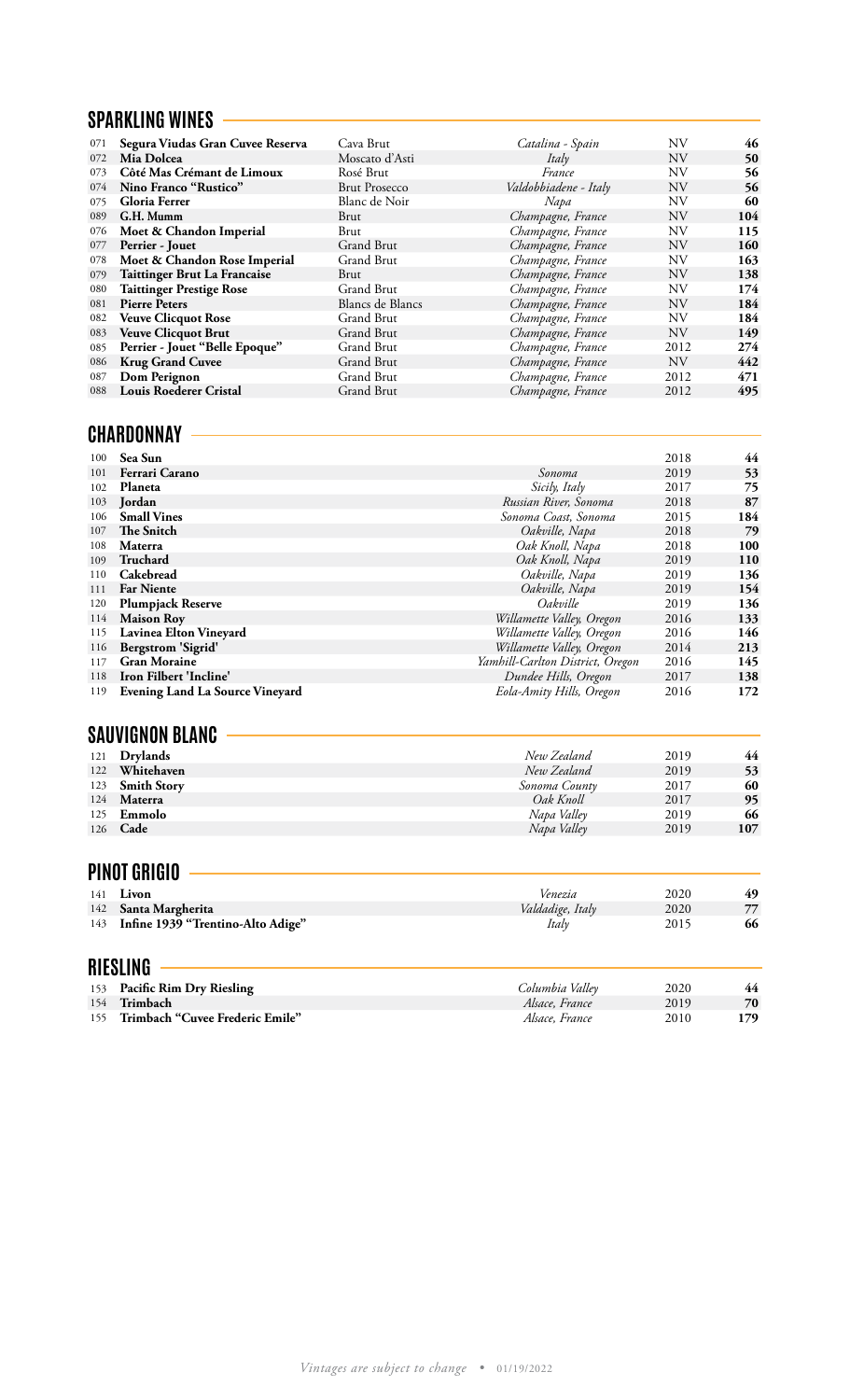## **PINOT NOIR**

| 200 | <b>Picket Fence</b>                      | Sonoma, Russian River, CA | 2018 | 53  |
|-----|------------------------------------------|---------------------------|------|-----|
| 201 | Deloach                                  | Sonoma, Russian River, CA | 2018 | 79  |
| 202 | Maritana Vineyard 'Le Russe'             | Sonoma, Russian River, CA | 2017 | 162 |
| 203 | <b>EnRoute Les Pommiers</b>              | Sonoma, Russian River, CA | 2018 | 109 |
| 204 | <b>Emeritus</b>                          | Sonoma, Russian River, CA | 2017 | 130 |
| 233 | Rochioli                                 | Russian River             | 2018 | 190 |
| 205 | Merry Edwards Coopersmith Vineyard       | Sonoma, Russian River, CA | 2016 | 216 |
| 206 | Cambria                                  | Santa Maria Valley, CA    | 2019 | 66  |
| 207 | Belle Glos Clark and Telephone Vineyard  | Santa Maria Valley, CA    | 2020 | 87  |
| 210 | <b>Belle Glos Las Alturas</b>            | Santa Lucia Highlands, CA | 2020 | 87  |
| 234 | L'Usine 'Annapolis Vyrd'                 | Sta. Rita Hills           | 2017 | 272 |
| 235 | Donnachadh                               | Sta. Rita Hills           | 2017 | 168 |
| 232 | <b>Kosta Brown</b>                       | Sta. Rita Hills           | 2017 | 306 |
| 211 | The Prisoner Wine Co. Eternally Silenced | Napa, CA                  | 2018 | 170 |
| 212 | <b>DuMol Estate</b>                      | Napa, CA                  | 2016 | 226 |
| 213 | <b>Flowers</b>                           | Sonoma Coast, CA          | 2018 | 151 |
| 214 | Zena Crown Vineyard                      | Sonoma Coast, CA          | 2014 | 165 |
| 215 | RAEN 'Royal St. Robert'                  | Sonoma Coast, CA          | 2017 | 145 |
| 216 | <b>Small Vines</b>                       | Sonoma Coast, CA          | 2017 | 143 |
| 217 | <b>Small Vines 'TBH'</b>                 | Sonoma County, CA         | 2015 | 208 |
| 218 | Smith Story Helluva Vineyard             | Anderson Valley, CA       | 2016 | 147 |
| 219 | <b>Cakebread Two Creeks Vineyard</b>     | Anderson Valley, CA       | 2019 | 154 |
| 220 | Golden Eye                               | Anderson Valley, CA       | 2017 | 171 |
| 221 | Siduri                                   | Willamette Valley, OR     | 2019 | 79  |
| 223 | <b>Resonance Estate</b>                  | Willamette Valley, OR     | 2019 | 104 |
| 224 | <b>Domaine Serene Evenstad</b>           | Willamette Valley, OR     | 2017 | 175 |
| 225 | Lavenea Temprance Hill Vineyard          | Willamette Valley, OR     | 2015 | 178 |
| 226 | Rex Hill Jacob Hart Vineyard             | Willamette Valley, OR     | 2017 | 87  |
| 227 | <b>Archery Summit Premier Cuvee</b>      | Dundee Hills, OR          | 2019 | 109 |
| 228 | <b>Evening Land La Source Vineyard</b>   | Eola-Amity Hills, OR      | 2017 | 162 |
| 229 | Bergstrom 'Salice'                       | Chehalem Mountains, OR    | 2016 | 156 |
| 230 | <b>Soter Mineral Springs Ranch</b>       | Yamhill-Carlton, OR       | 2016 | 159 |
| 231 | <b>Barnett Vineyard</b>                  | St. Helena                | 2019 | 147 |
| 232 | Elovan                                   | Missoulan, OR             | 2017 | 79  |
|     |                                          |                           |      |     |

# **MERITAGE / BLENDS**

| 250 | The Hess Collection 'Lion Tamer'        | Napa, CA                | 2016 | 130 |
|-----|-----------------------------------------|-------------------------|------|-----|
| 251 | <b>Italics</b>                          | Napa, CA                | 2016 | 130 |
| 252 | Cain                                    | Napa, CA                | NV13 | 104 |
| 253 | Beringer 'Quantum'                      | Napa, CA                | 2018 | 109 |
| 254 | The Prisoner Red Blend                  | Napa, CA                | 2019 | 122 |
| 255 | <b>Girard Artistry</b>                  | Napa, CA                | 2018 | 122 |
| 256 | <b>Sixteen Appellations</b>             | Napa, CA                | 2016 | 130 |
| 257 | <b>Abstract by Oryn Swift</b>           | Napa, CA                | 2019 | 139 |
| 358 | Capture 'Innovant'                      | Napa, CA                | 2017 | 96  |
| 259 | Beaulieu Vineyard 'Tapastry'            | Napa, CA                | 2016 | 132 |
| 262 | Canard                                  | Napa, CA                | 2015 | 194 |
| 263 | Papillon                                | Napa, CA                | 2018 | 152 |
| 264 | <b>Flora Springs 'Trilogy'</b>          | Napa, CA                | 2016 | 175 |
| 265 | Krupp 'The Doctor' Stage Coach Vineyard | Napa, CA                | 2016 | 242 |
| 266 | Kenzo Estate 'Rindo'                    | Napa, CA                | 2018 | 305 |
| 267 | Joseph Phelps 'Insignia'                | Napa, CA                | 2017 | 595 |
| 268 | <b>Continuum Estate</b>                 | Napa, CA                | 2017 | 530 |
| 269 | Ferrari Carano 'Tresor'                 | Sonoma, CA              | 2015 | 109 |
| 270 | <b>Barons, Petite Barone</b>            | Columbia Valley, WA     | 2013 | 83  |
| 271 | <b>Mullan Road Cellars</b>              | Columbia Valley, WA     | 2016 | 224 |
| 272 | Quilceda Creek 'CVR"                    | WA                      | 2017 | 159 |
| 273 | Casa Lapostolle Clos Apalta Vineyard    | Colchagua Valley, Chile | 2015 | 288 |
| 274 | Almaviva Red Bordeaux Blend             | Puente Alto, Chile      | 2016 | 287 |
| 275 | <b>Cain Five</b>                        | Spring Mountain, CA     | 2015 | 309 |
| 276 | <b>Ouintessa</b>                        | Rutherford, CA          | 2017 | 351 |
| 277 | Inglenook Estate 'Rubicon'              | Rutherford, CA          | 2014 | 375 |
| 278 | Dominus                                 | Yountville, CA          | 2016 | 602 |
| 279 | Ziat 'Mia Madre'                        | Napa, CA                | 2016 | 215 |
|     |                                         |                         |      |     |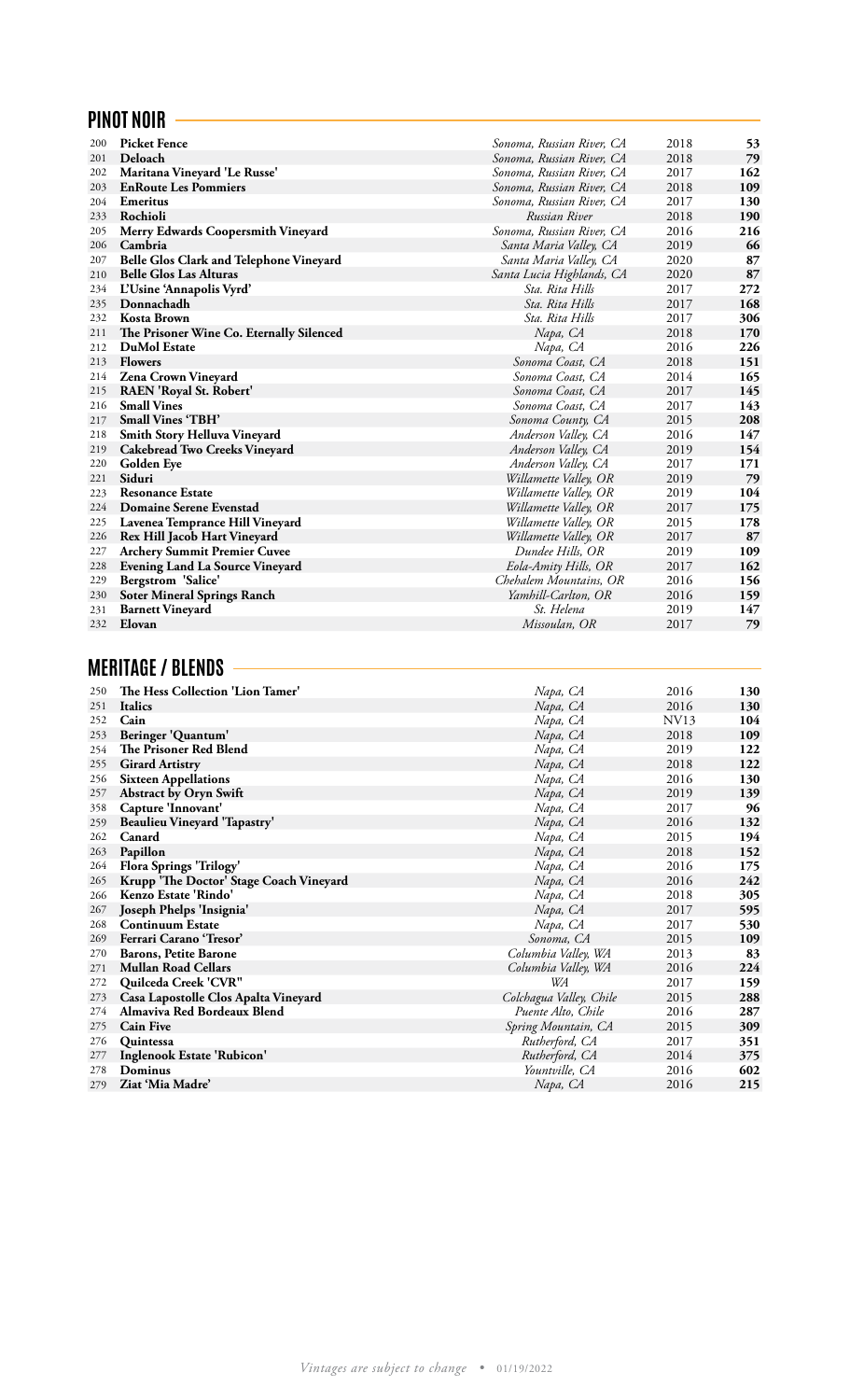### **CABERNET SAUVIGNON**

| 300 | <b>Joseph Carr</b>                          | Paso Robles, CA                   | 2018 | 48   |
|-----|---------------------------------------------|-----------------------------------|------|------|
| 301 | <b>Hearst Ranch Winery</b>                  | Paso Robles, CA                   | 2019 | 75   |
| 302 | Halter Ranch                                | Paso Robles, CA                   | 2018 | 85   |
| 383 | Patrimony                                   | Pasa Robles, CA                   | 2017 | 540  |
|     |                                             |                                   |      |      |
| 303 | <b>Duckhorn Decoy</b>                       | Sonoma Valley, CA                 | 2019 | 74   |
| 305 | <b>Smith Story Pickberry Vineyard</b>       | Sonoma Valley, CA                 | 2016 | 164  |
| 380 | <b>Far Mountain</b>                         | Sonoma Valley, CA                 | 2019 | 144  |
| 362 | Jordan                                      | Alexander Valley, Sonoma          | 2017 | 143  |
| 374 | <b>Silver Oak</b>                           | Alexander Valley, Sonoma          | 2016 | 188  |
| 307 | The Prisoner Wine Co. 'Unshackled'          | Napa Valley, CA                   | 2019 | 66   |
|     |                                             |                                   |      |      |
| 308 | <b>Priest Ranch Estate</b>                  | Napa Valley, CA                   | 2018 | 100  |
| 309 | <b>Buena Vista</b>                          | Napa Valley, CA                   | 2018 | 109  |
| 312 | Faust                                       | Napa Valley, CA                   | 2018 | 130  |
| 313 | <b>Sessi</b>                                | Napa Valley, CA                   | 2016 | 109  |
| 314 | Odette 'Adaptation'                         | Napa Valley, CA                   | 2017 | 139  |
| 317 | Antica                                      |                                   | 2017 | 162  |
|     |                                             | Napa Valley, CA                   |      |      |
| 318 | <b>Caymus One Liter Bottle</b>              | Napa Valley, CA                   | 2019 | 162  |
| 319 | <b>Newton Unfiltered</b>                    | Napa Valley, CA                   | 2015 | 164  |
| 321 | <b>Grgich Hills Estate</b>                  | Napa Valley, CA                   | 2017 | 173  |
| 322 | Double Diamond by Schrader                  | Napa Valley, CA                   | 2017 | 224  |
| 323 | Lairds Flat Rock Ranch                      | Napa Valley, CA                   | 2012 | 191  |
|     |                                             |                                   |      |      |
| 324 | <b>Cakebread Wine Cellars</b>               | Napa Valley, CA                   | 2018 | 193  |
| 325 | Stag's Leap Wine Cellars 'Artemis'          | Napa Valley, CA                   | 2018 | 159  |
| 326 | Ladera                                      | Napa Valley, CA                   | 2015 | 157  |
| 327 | <b>Paul Hobbs</b>                           | Napa Valley, CA                   | 2016 | 210  |
| 328 | Materra Vineyard Hidden Block               | Napa Valley, CA                   | 2015 | 159  |
|     | Sinegal                                     |                                   | 2018 | 162  |
| 331 |                                             | Napa Valley, CA                   |      |      |
| 332 | Judge Palmer Beckstoffer George III         | Napa Valley, CA                   | 2014 | 255  |
| 333 | <b>Silver Oak</b>                           | Napa Valley, CA                   | 2016 | 313  |
| 334 | Orin Swift Cellars 'Mercury Head'           | Napa Valley, CA                   | 2018 | 280  |
| 335 | Darioush                                    | Napa Valley, CA                   | 2018 | 290  |
| 336 | Meyer's Family Bonny's Vineyard             | Napa Valley, CA                   | 2012 | 304  |
| 337 |                                             |                                   | 2016 | 802  |
|     | <b>Schrader Las Piedras Vineyard</b>        | Napa Valley, CA                   |      |      |
| 338 | Turnbull Black Label                        | Napa Valley, CA                   | 2015 | 295  |
| 339 | <b>Secret Door Cellars</b>                  | Napa Valley, CA                   | 2014 | 317  |
| 341 | <b>Caymus Special Select</b>                | Napa Valley, CA                   | 2016 | 362  |
| 342 | Aloft                                       | Napa Valley, CA                   | 2014 | 364  |
| 343 | <b>Vine Hill Ranch</b>                      | Napa Valley, CA                   | 2016 | 469  |
|     |                                             |                                   |      |      |
| 344 | Cardinale                                   | Napa Valley, CA                   | 2017 | 589  |
| 345 | Opus 1                                      | Napa Valley, CA                   | 2018 | 606  |
| 346 | Paul Hobbs Beckstoffer Las Piedras Vineyard | Napa Valley, CA                   | 2017 | 609  |
| 347 | <b>Hundred Acre</b>                         | Napa Valley, CA                   | 2017 | 1075 |
| 349 | Scarecrow                                   | Napa Valley, CA                   | 2016 | 798  |
| 378 | <b>Clos Duval</b>                           | Napa Valley, CA                   | 2016 | 109  |
|     |                                             |                                   |      |      |
| 379 | Trinchero "Marios"                          | Napa Valley, CA                   | 2018 | 115  |
| 382 | Checkerboard                                | Napa Valley, CA                   | 2017 | 340  |
| 350 | Opus 1                                      | Napa Valley, CA                   | 2005 | 802  |
| 381 | Heitz 'Trailside Vineyard'                  | Rutherford                        | 2015 | 298  |
| 378 | Inglenook                                   | Rutherford                        | 2017 | 190  |
| 381 | Scarecrow 'M-Etain'                         | Rutherford                        | 2017 | 367  |
|     | Groth                                       |                                   |      |      |
| 351 |                                             | Oakville, Napa Valley             | 2017 | 133  |
| 352 | Goldschmidt Game Ranch                      | Oakville, Napa Valley             | 2016 | 151  |
| 353 | Nickel & Nickel State Ranch                 | Oakville, Napa Valley             | 2018 | 280  |
| 354 | <b>Groth Reserve</b>                        | Oakville, Napa Valley             | 2014 | 290  |
| 355 | Plumpjack                                   | Oakville, Napa Valley             | 2017 | 316  |
| 356 | <b>Far Niente</b>                           | Oakville, Napa Valley             | 2018 | 322  |
| 379 | Peter Michael 'Au Paradis'                  | Oakville, Napa Valley             | 2016 | 482  |
|     |                                             |                                   |      |      |
| 358 | Mt. Brave                                   | Mount Veeder, Napa Valley         | 2018 | 232  |
| 359 | <b>Heitz Cellars</b>                        | St. Helena, Napa Valley           | 2016 | 140  |
| 384 | Lithology                                   | St. Helena, CA                    | 2018 | 530  |
| 360 | La Jota Vineyard                            | Howell Mtn, Napa Valley           | 2016 | 328  |
| 361 | <b>Cade Winery</b>                          | Howell Mtn, Napa Valley           | 2017 | 252  |
| 366 |                                             |                                   | 2016 | 936  |
|     | Lokoya                                      | Howell Mtn, Napa Valley           |      |      |
| 363 | <b>Schafer One Point Five</b>               | Stag's Leap District, Napa Valley | 2017 | 216  |
| 364 | <b>Odette Estate</b>                        | Stag's Leap District, Napa Valley | 2018 | 316  |
| 365 | J. Davies                                   | Diamond Mtn District, Napa Valley | 2016 | 272  |
| 368 | Trefethen                                   | Oak Knoll, Napa Valley            | 2018 | 151  |
| 369 | Canvasback                                  | Red Mountain, WA                  | 2017 | 107  |
|     |                                             |                                   |      |      |
| 377 | Klipson                                     | Red Mountain, WA                  | 2016 | 317  |
| 370 | Powers                                      | Columbia Valley, WA               | 2016 | 95   |
| 371 | Quilceda Creek                              | Columbia Valley, WA               | 2016 | 344  |
| 372 | <b>Revelry Vintners</b>                     | Walla Walla, WA                   | 2015 | 175  |
| 373 | <b>Waters Vineyard</b>                      | Walla Walla, WA                   | 2014 | 166  |
| 375 | Don Melchor Concha y Toro                   | Puente Alto, Chile                | 2017 | 242  |
|     |                                             |                                   |      | 226  |
| 376 | Anakota                                     | Knights Valley, Sonoma            | 2016 |      |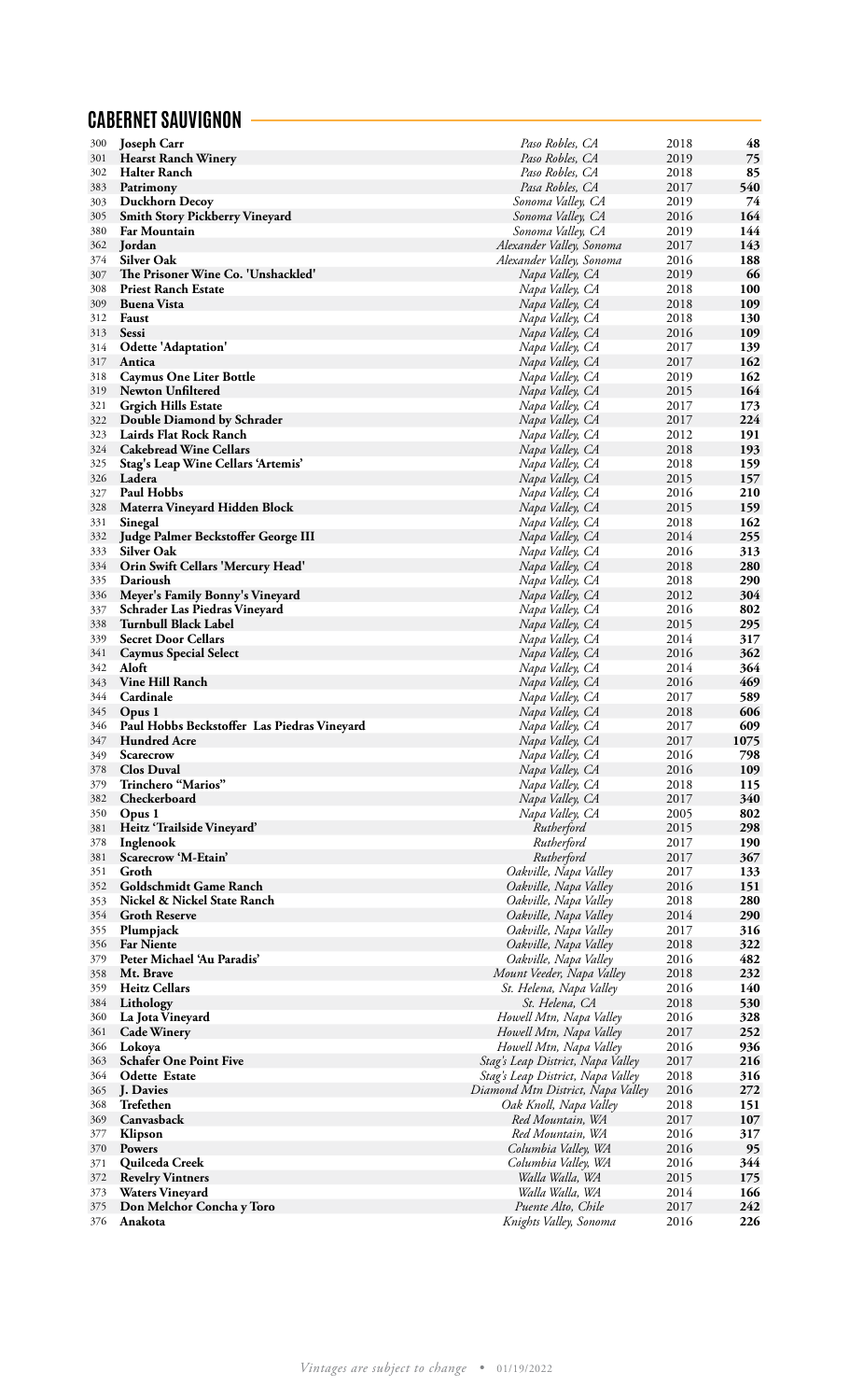|            | <b>MALBEC</b>                                          |                                |              |            |
|------------|--------------------------------------------------------|--------------------------------|--------------|------------|
| 427        | Amalaya Gran Corte                                     | Salta, Argentina               | 2019         | 53         |
| 425        | <b>Tikal Patriota</b>                                  | Mendoza, Argentina             | 2017         | 55         |
| 424        | <b>Achaval Ferrer</b>                                  | Mendoza, Argentina             | 2018         | 70         |
| 426        | Tapiz "Black Tears"                                    | Mendoza, Argentina             | 2014         | 151        |
|            |                                                        |                                |              |            |
|            | MERLOT                                                 |                                |              |            |
| 450        | <b>Alexander Valley Vineyards</b>                      | Sonoma                         | 2018         | 55         |
| 451        | <b>Rutherford Hill</b>                                 | Napa Valley                    | 2016         | 83         |
| 452        | <b>Stag's Leap Winery</b>                              | Napa Valley                    | 2018         | 79         |
| 453        | Emmolo                                                 | Napa Valley                    | 2019         | 87         |
| 454        | Swanson                                                | Napa Valley                    | 2017         | 77         |
| 455        | Duckhorn                                               | Napa Valley                    | 2018         | 147        |
|            | SHIRAZ / SYRAH                                         |                                |              |            |
| 475        | Two Hands "Angel Share"                                | McLaren Vale, Australia        | 2019         | 89         |
| 476        | Antiqv2s Pisoni Vineyard                               | Sta. Lucia Highlands, Monterey | 2007         | 124        |
| 478        | Shafer 'Relentless'                                    | Stags Leap District, Napa      | 2016         | 245        |
| 477        | Krupp Brothers "Black Bart"                            | Stage Coach Vineyards, Napa    | 2017         | 200        |
|            | ZINFANDEL                                              |                                |              |            |
| 500        | The Prisoner Vineyard "Saldo"                          | Napa Valley                    | 2019         | 77         |
| 501        | <b>Peter Franus</b>                                    | Napa Valley                    | 2014         | 102        |
| 502        | <b>Canard Estate</b>                                   | Napa Valley                    | 2015         | 139        |
| 503        | Seghesio                                               | Sonoma County                  | 2017         | 87         |
| 504        | Meeker                                                 | Sonoma County                  | 2013         | 116        |
| 505        | Rosenblum, Vitners Cuveé                               | Sonoma County                  | <b>NV</b>    | 123        |
| 506<br>507 | Klinker Brick "Old Ghost"<br>Turley "Pesenti Vineyard" | Lodi<br>Paso Robles            | 2016<br>2018 | 128<br>156 |
| 508        | Turley "Dusi Vineyard"                                 | Paso Robles                    | 2016         | 133        |
|            |                                                        |                                |              |            |
|            | <b>RED WINES</b> of interest                           |                                |              |            |
| 520        | Revelry Vintners Grenache / Syrah                      | Walla Walla                    | 2016         | 66         |
| 521        | "Marques de Casa Concha" Concha y Toro, Carmenere      | Chile                          | 2019         | 73         |
| 522        | Hearst Ranch Winery "The Pergola", Petite Sirah        | Paso Robles                    | 2017         | 75         |
| 523        | Stag's Leap Winery, Petite Sirah                       | Napa Valley                    | 2017         | 130        |
| 524        | Robert Biale, "The Punisher", Petite Sirah             | Napa Valley                    | 2017         | 120        |
| 525        | Revolver "Fury", Cabernet Franc                        | Napa Valley                    | 2016         | 173        |
| 526        | Quintas dos Murcas Minas                               | Portugal                       | 2016         | 57         |